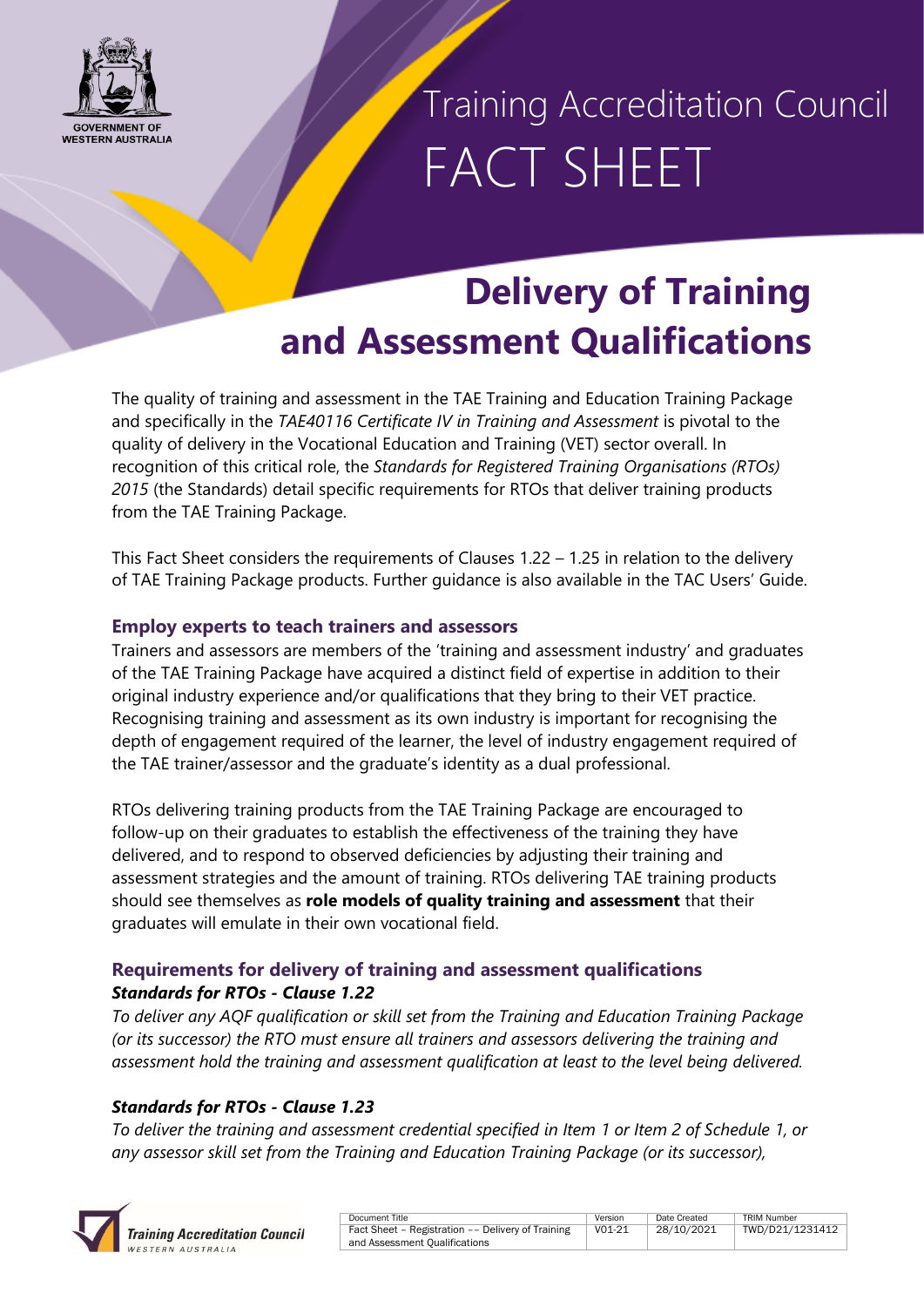*the RTO must ensure all trainers and assessors delivering the training and assessment:*

- *a. hold the training and assessment credential specified in Item 7 of Schedule 1; or*
- *b. work under the supervision of a trainer that meets the requirement set out in a) above.*

| <b>Standards for RTO - Schedule 1 (excerpt)</b>                                          |                                                                                                                                                                                                                                                                                                                                                                                                                     |                                                                                                                                                                                                                                                                                                                     |  |  |  |
|------------------------------------------------------------------------------------------|---------------------------------------------------------------------------------------------------------------------------------------------------------------------------------------------------------------------------------------------------------------------------------------------------------------------------------------------------------------------------------------------------------------------|---------------------------------------------------------------------------------------------------------------------------------------------------------------------------------------------------------------------------------------------------------------------------------------------------------------------|--|--|--|
| Item 1                                                                                   | Item <sub>2</sub>                                                                                                                                                                                                                                                                                                                                                                                                   | Item <sub>7</sub>                                                                                                                                                                                                                                                                                                   |  |  |  |
| The following<br>credential:<br>TAE40110 Certificate<br>IV in Training and<br>Assessment | One of the following credentials:<br>Credential:<br>TAE40116 Certificate IV in Training and<br>Assessment or its successor<br>or<br>Credential:<br>TAE40110 Certificate IV in Training and<br>Assessment and one of the following:<br>TAELLN411 Address adult language.<br>(i)<br>literacy and numeracy skills or its<br>successor or<br>TAELLN401A Address adult language.<br>(ii)<br>literacy and numeracy skills | One of the following credentials:<br>Credential:<br>TAE50111 Diploma of Vocational<br><b>Education and Training</b><br>or<br>Credential:<br>TAE50116 Diploma of Vocational<br>Education and Training or its successor<br>or<br>Credential:<br>TAE50211 Diploma of Vocational<br><b>Education and Training</b><br>or |  |  |  |
|                                                                                          | and one of the following:<br>TAEASS502 Design and develop<br>(iii)<br>assessment tools or its successor or<br>TAEASS502A Design and develop<br>(iv)<br>assessment tools or<br>TAEASS502B Design and develop<br>(v)<br>assessment tools                                                                                                                                                                              | Credential:<br>TAE50216 Diploma of Vocational<br>Education and Training or its successor<br>or<br>Credential:<br>A higher level qualification in adult<br>education.                                                                                                                                                |  |  |  |

This means that to be able to deliver and assess the TAE40116 Certificate IV in Training and Assessment or its successor or any Assessor skill set, the trainer/assessor must hold one of the following credentials:

- *TAE50111 Diploma of Vocational Education and Training*; or
- *TAE50116 Diploma of Vocational Education and Training* or its successor; or
- *TAE50211 Diploma of Training Design and Development*; or
- TAE50216 Diploma of Training Design and Development or its successor; or
- A higher level qualification in adult education.

If the trainer/assessor does not hold one of the above credentials, then they may work **under the supervision** of someone who does, as long as they meet the requirements of Clause 1.24 of the Standards including:

#### *Standards for RTOs - Clause 1.24*

*The RTO must ensure that any person working under supervision for the purposes of Standard 1.23 b):* 

- *a. does not determine assessment outcomes; and*
- *b. holds the training and assessment credential specified in Item 2 of Schedule 1.*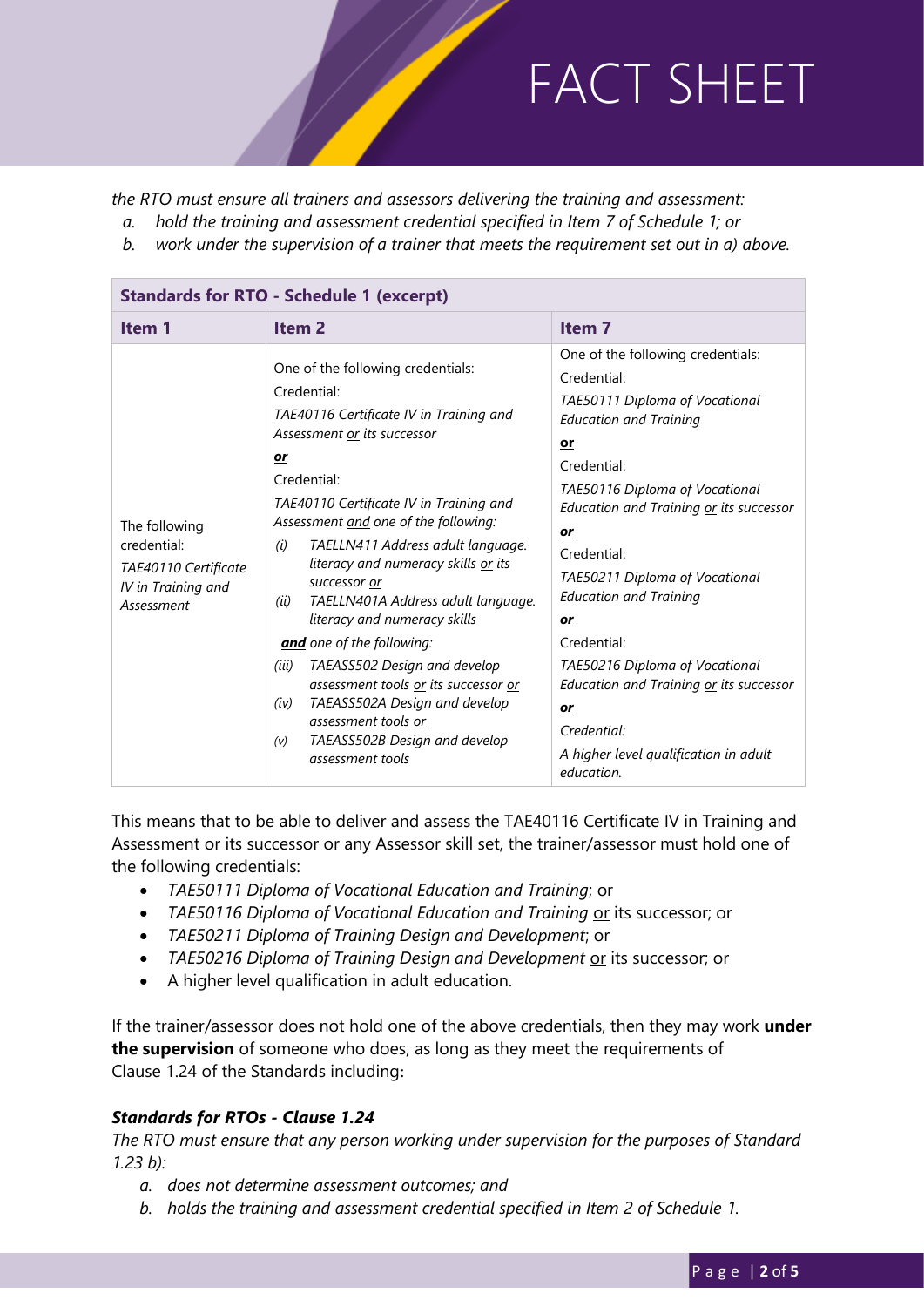This means that the trainer/assessor under supervision **must hold**:

- *a. TAE40116 Certificate IV in Training and Assessment* or its successor, or
- *b. TAE40110 Certificate IV in Training and Assessment* and an additional two units identified in Schedule 1 at Item 2 to be able to be supervised*.*

#### **Independent validation of training and assessment qualifications**

RTOs that deliver or are applying to deliver training products from the TAE Training Package must undergo an independent validation of their training and assessment systems and tools, processes and assessment outcomes. Validation ensures that the systems and processes the RTO uses for its training and assessment are rigorous and that graduates are highly capable and appropriately qualified as set out in the training package.

#### **Clause 1.25** of the Standards states:

*To deliver any AQF qualification or assessor skill set from the Training and Education Training Package (or its successor), the RTO must have undergone an independent validation of its assessment system, tools, processes and outcomes in accordance with the requirements contained in Schedule 2 (and the definitions of independent validation and validation).*

**Schedule 2** of the Standards outlines the requirements for RTOs that already have a TAE Training Package product on scope and for those RTOs that are adding a TAE Training Package training product to their scope for the first time. If an RTO has never had a TAE Training Package product on scope, the independent validation will examine the quality of the assessment system for your current scope and its application for the TAE training product.

| <b>Standards for RTOs - Schedule 2</b>                                                                                                                                                                                                                                                                                                                                                                                                                                                                                                                                                                    |                                                                                                                                                                                                                                                                                                                                                                                                                                                                                                               |  |  |  |  |
|-----------------------------------------------------------------------------------------------------------------------------------------------------------------------------------------------------------------------------------------------------------------------------------------------------------------------------------------------------------------------------------------------------------------------------------------------------------------------------------------------------------------------------------------------------------------------------------------------------------|---------------------------------------------------------------------------------------------------------------------------------------------------------------------------------------------------------------------------------------------------------------------------------------------------------------------------------------------------------------------------------------------------------------------------------------------------------------------------------------------------------------|--|--|--|--|
| <b>RTOs that DO NOT have a TAE Training</b><br><b>Product on scope</b>                                                                                                                                                                                                                                                                                                                                                                                                                                                                                                                                    | <b>RTOs that DO have a TAE Training</b><br><b>Product on scope</b>                                                                                                                                                                                                                                                                                                                                                                                                                                            |  |  |  |  |
| For an RTO applying to extend its scope of<br>a)<br>registration to include the delivery and assessment<br>of an AQF qualification or assessor skill set from<br>the Training and Education Training Package (or its<br>successor), validation is of:<br>the RTO's assessment tools, processes and<br>i)<br>outcomes in relation to other AQF<br>qualifications and/or units of competency on<br>its scope of registration, as directed by the VET<br>Regulator; and<br>ii) the assessment system to be adopted in the<br>delivery of the training and assessment<br>qualification or assessor skill set. | For an RTO where its scope of registration<br>b)<br>includes the delivery and assessment of an AQF<br>qualification or assessor skill set from the Training<br>and Education Training Package (or its successor),<br>validation is of:<br>the assessment system for delivery of the<br>training and assessment qualification or<br>assessor skill set; and<br>the RTO's assessment tools, processes and<br>ii)<br>outcomes in relation to the training and<br>assessment qualification or assessor skill set. |  |  |  |  |

Independent validation must be carried out by one or more persons, who have no involvement with the RTO, other than that of validation and has the:

- current skill and knowledge in vocational teaching and learning; and
- training and assessment qualification or assessor skill set at least to the level being validated.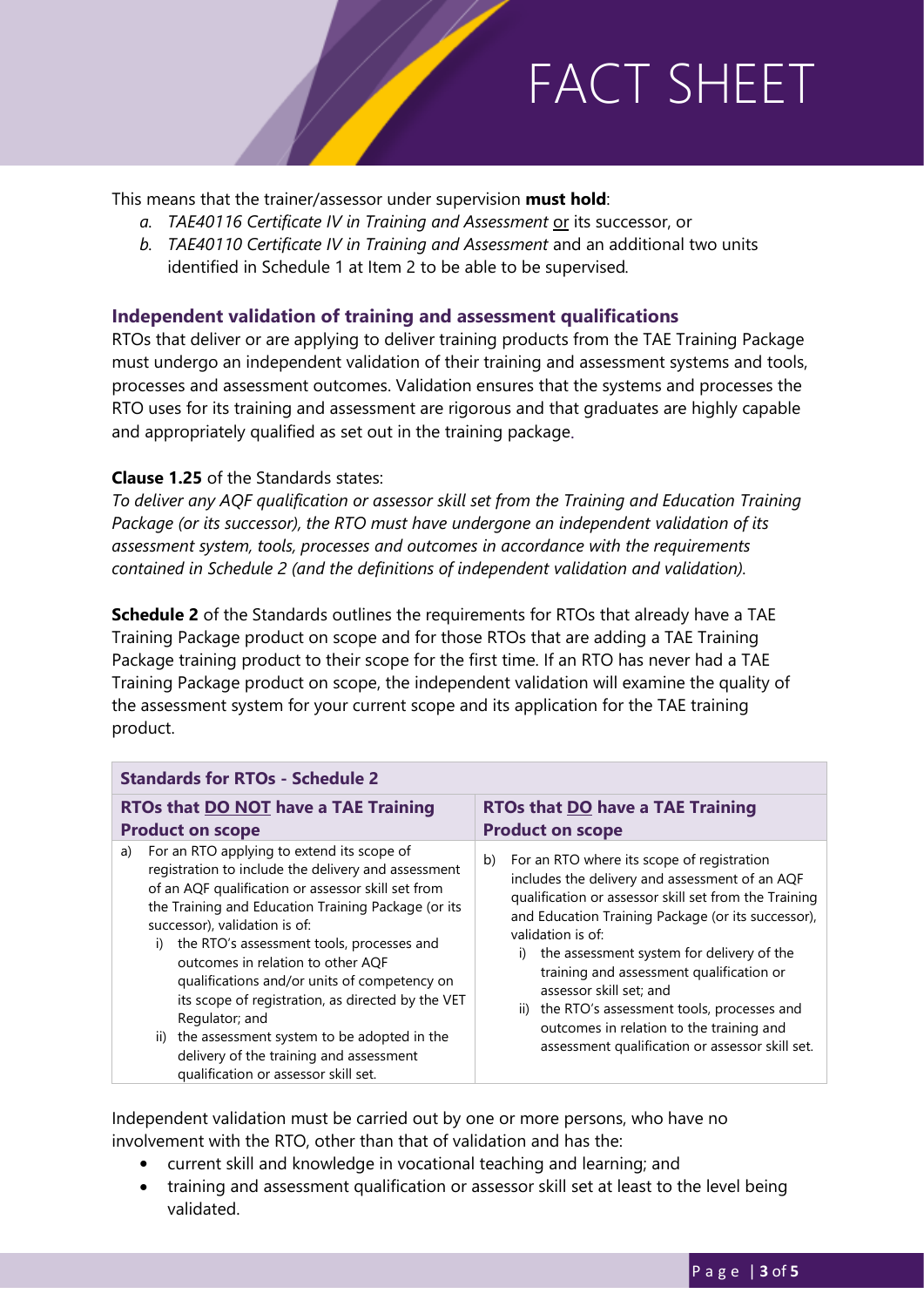### **Adding TAE training products to an RTO's scope of registration**

To ensure quality VET outcomes, there are additional requirements for RTOs seeking to add a TAE Training Package product to their scope of registration, and evidence will be required from RTOs, including:

- 1. RTOs must have held registration for **at least two years continuously** at the time of adding the qualification (*Standards for VET Regulators 2015, Clause 1.5*).
- 2. A list of staff who will deliver and assess the qualification, and evidence that they have:
	- a. the required training and assessment qualifications;
	- b. vocational competencies at least to the level being delivered;
	- c. current industry skills relevant to the training and assessment provided<sup>1</sup>; and
	- d. current knowledge and skills in vocational training
- 3. Strategies for training and assessment for *TAE40116 Certificate IV in Training and Assessment*.
- 4. All assessment instruments for the following units of competency:
	- a. *TAEASS403 Participate in assessment validation*;
	- b. *TAEASS502 Design and develop assessment tools*;
	- c. *TAEDEL401 Plan, organise and deliver group-based learning*; and
	- d. *TAELLN411 Address adult language, literacy and numeracy skills.*
- 5. Evidence of independent validation

1

- a. evidence to demonstrate that the RTO has undergone an independent validation of the assessment system (tools, processes and outcomes) that will be adopted in the delivery of the qualification; and
- b. details of the independent validator and their qualifications
- 6. If the RTO is adding a TAE Training Package product to scope **for the first time**, then the RTO **must** also provide:
	- a. evidence to demonstrate that the RTO has undergone an independent validation of the assessment system (tools and processes) that will be adopted in the delivery of the qualification; and
	- b. two examples (for other qualifications/ UOC currently on scope) to demonstrate independent validation of the assessment system including outcomes

RTOs should also be aware that the **assessment conditions** for some core units in the TAE Training Package require the assessor to hold the *TAE50116 Diploma of Vocational Education and Training* or the *TAE50111 Diploma of Vocational Education and Training* or be able to demonstrate equivalence.

<sup>&</sup>lt;sup>1</sup>Currency in this instance is the **practice** of vocational training, learning and assessment, including competency based training and assessment. If someone has completed the appropriate TAE qualification, they are considered vocationally competent in the *practice* of vocational training and learning and assessment. The trainer and assessor then needs to put that knowledge and skill into practice to become **industry current**. Once the trainer and assessor is both vocationally competent and industry current they can then be considered for the delivery of TAE Training Package products.